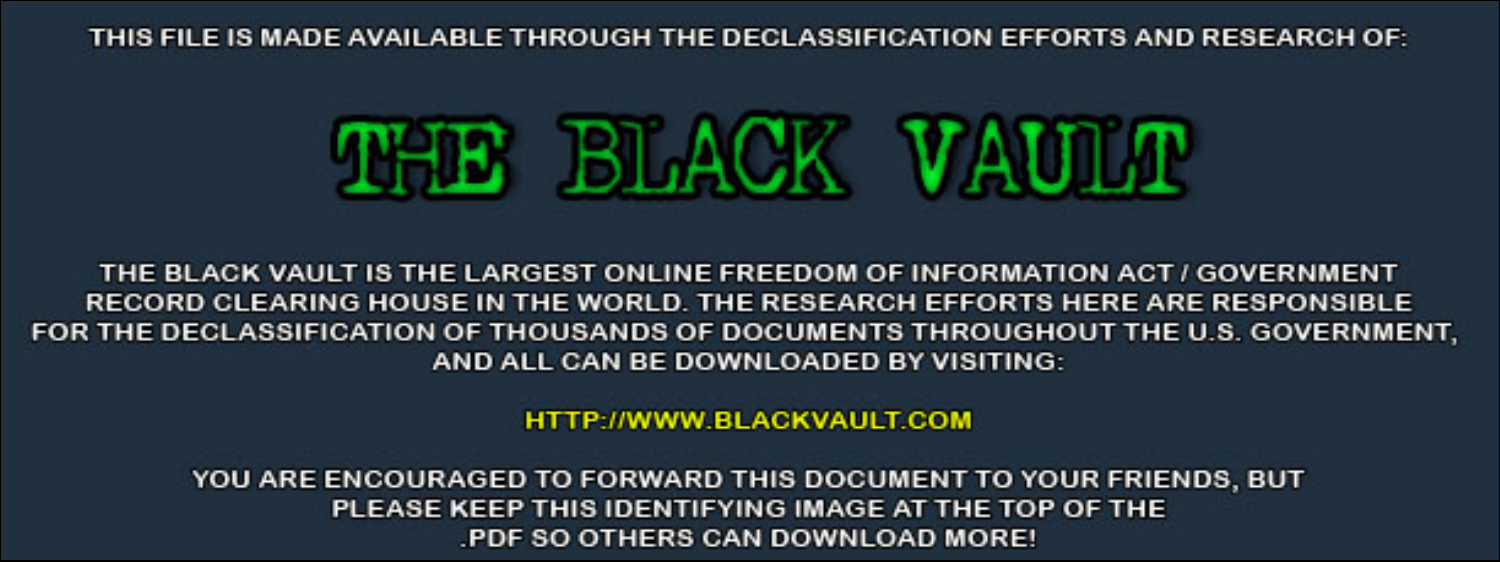SECRET/COMMITYX1

# **(U) Cryptologic Almanac 50th Anniversary Series**

# **(U) The Time Of Investigations, Part 2 of 2**

(U) SYNOPSIS: Stimulated by a climate of mistrust, a Senate committee chaired by Frank Church of Idaho investigated allegations of misdeeds by the U.S. intelligence community. After a period of adjustment, the committee and NSA learned to work together. The Church Committee substantiated charges that NSA had maintained "Watch Lists" of U.S. citizens and had a secret program to obtain copies of telegrams from private cable companies. The committee warned against NSA's potential for abuse and recommended legislation to protect American rights.

(U) NOW, ON WITH OUR STORY.

## **PIKE COMMITTEE**

(U) If the Church Committee and NSA learned to get along after an initial period of uneasiness, this did not happen with two other congressional committees that investigated NSA.

(U) About the same time that the Senate established the Church Committee, the House of Representatives voted for a similar committee, under Otis Pike (D, NY). From the start, this committee had a broader mandate to investigate the entire intelligence community; in fact, it was set up not only to investigate alleged abuses but also to look at operational effectiveness and programming and budget issues.

(VI/FOUO) Some NSA seniors had already had less than positive experiences with Representative Pike. He had led a subcommittee investigating the PUEBLO incident of 1968; the subcommittee had leaked confidential testimony of then DIRNSA Marshall Carter to the press, angering many officials.

(U//FOUO) Staff members of the Pike Committee were more aggressive, less willing to cooperate with NSA officials, which ensured a degree ofresistance on NSA's part. Some questioning by committee staffers suggested that they presumed guilt on the part of NSA from the start.

 $-\frac{S}{\sqrt{S}}$ . For some time, the two sides were unable to come to an agreement on how classified information was to be handled and protected. At one point, President Ford temporarily cut off Executive Branch contact with the committee because of alleged leaks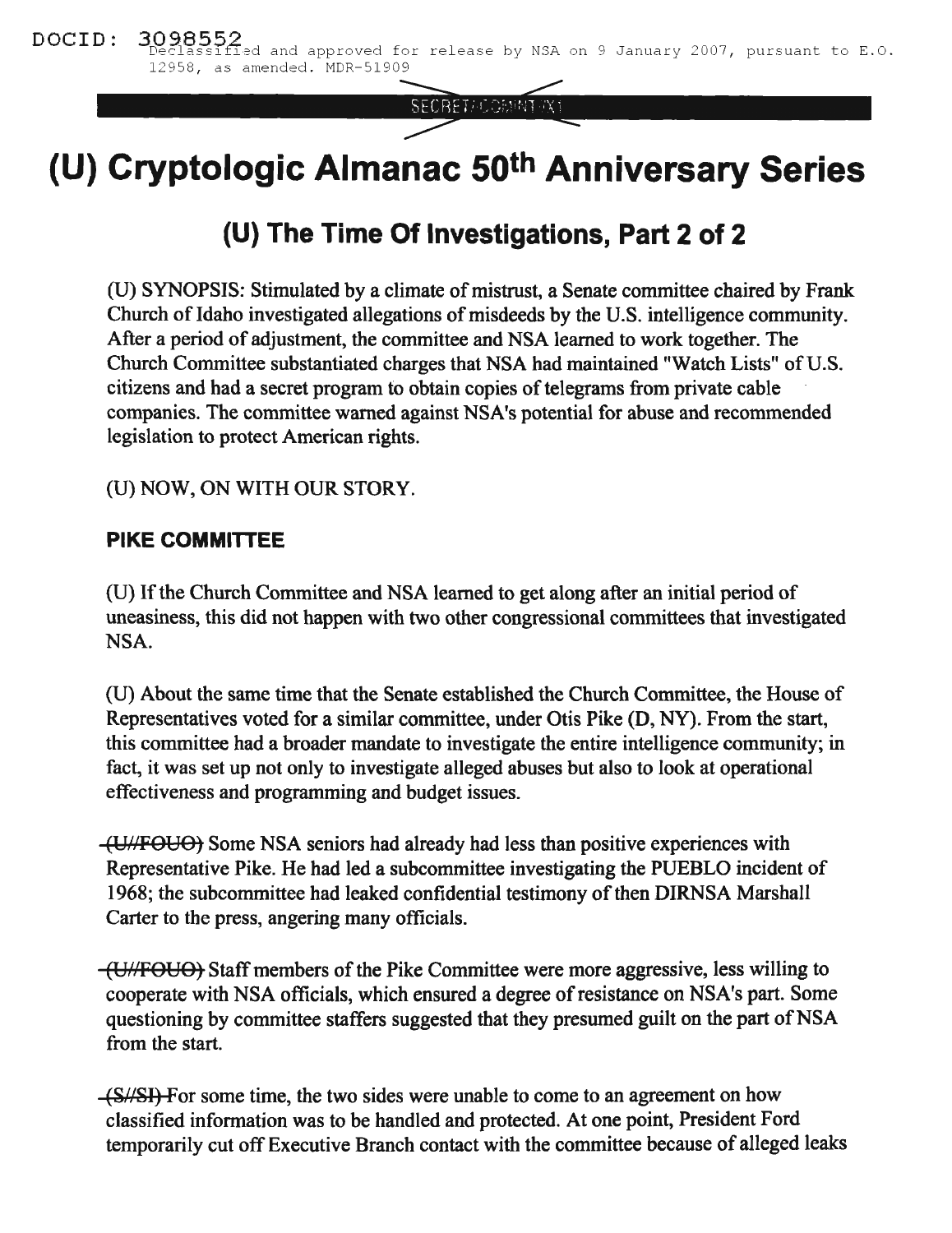from it. The immediate cause became known as the "Four Words Controversy." In September 1975, despite NSA and CIA objections, the Pike Committee released a CIA report on the Yom Kippur War that discussed problems in indications/warning, and contained the phrase "and greater communications security." Secretary of State Henry Kissinger was greatly angered by this, for he felt it tipped sources of SIGINT to American monitoring in the Mideast, and that it imperiled information he needed for his efforts to broker peace in the region.

(S//SI) Finally, on January 19, 1976, the Pike Committee voted to release its final report publicly to the House, despite the Ford administration's protests that it contained classified information. Responding to the administration, the House Rules Committee voted to reverse the committee decision and keep the distribution limited, but it was too late. Several journalists obtained copies, and the report appeared in its entirety in Village Voice, a counterculture newspaper.

(U) It was almost beside the point that the Pike Committee made reasonable recommendations similar to its Senate counterpart, that NSA be chartered by legislation, with legal safeguards against potential abuses. The Pike Committee also made valuable recommendations for more accountability in the intelligence community budget.

## **ABZUG COMMITTEE**

(U) The longest-running congressional investigation of NSA was conducted by Bella Abzug, House member from New York. Ms. Abzug was known for her flamboyant hats and quotable utterances. She tackled serious concerns, but often seemed able to talk about them only in sensational terms.

(U) When early word of Projects MINARET and SHAMROCK appeared, Ms. Abzug, chair of the Government Information and Individual Rights Subcommittee of the Committee on Government Operations, decided to hold hearings.

(U/FOUO) As with the Pike Committee, the Abzug Subcommittee started from a hostile attitude toward NSA. Staff members declined to sign an indoctrination oath for access to classified material, leading to conflict over subpoenas for NSA records. The subcommittee wanted to get General Allen to testify in open session, but, after the DIRNSA appeared before the Church Committee, sought others. One did appear before the subcommittee in open session, but, at the request of DoD lawyers, declined to answer most questions put to him.

(UHFOUO) The chairman of the full Committee on Government Operations, Jack Brooks, apparently did not agree with the Abzug Subcommittee's actions, and supported NSA in some cases. For example, Brooks did not enforce a citation for contempt against the NSA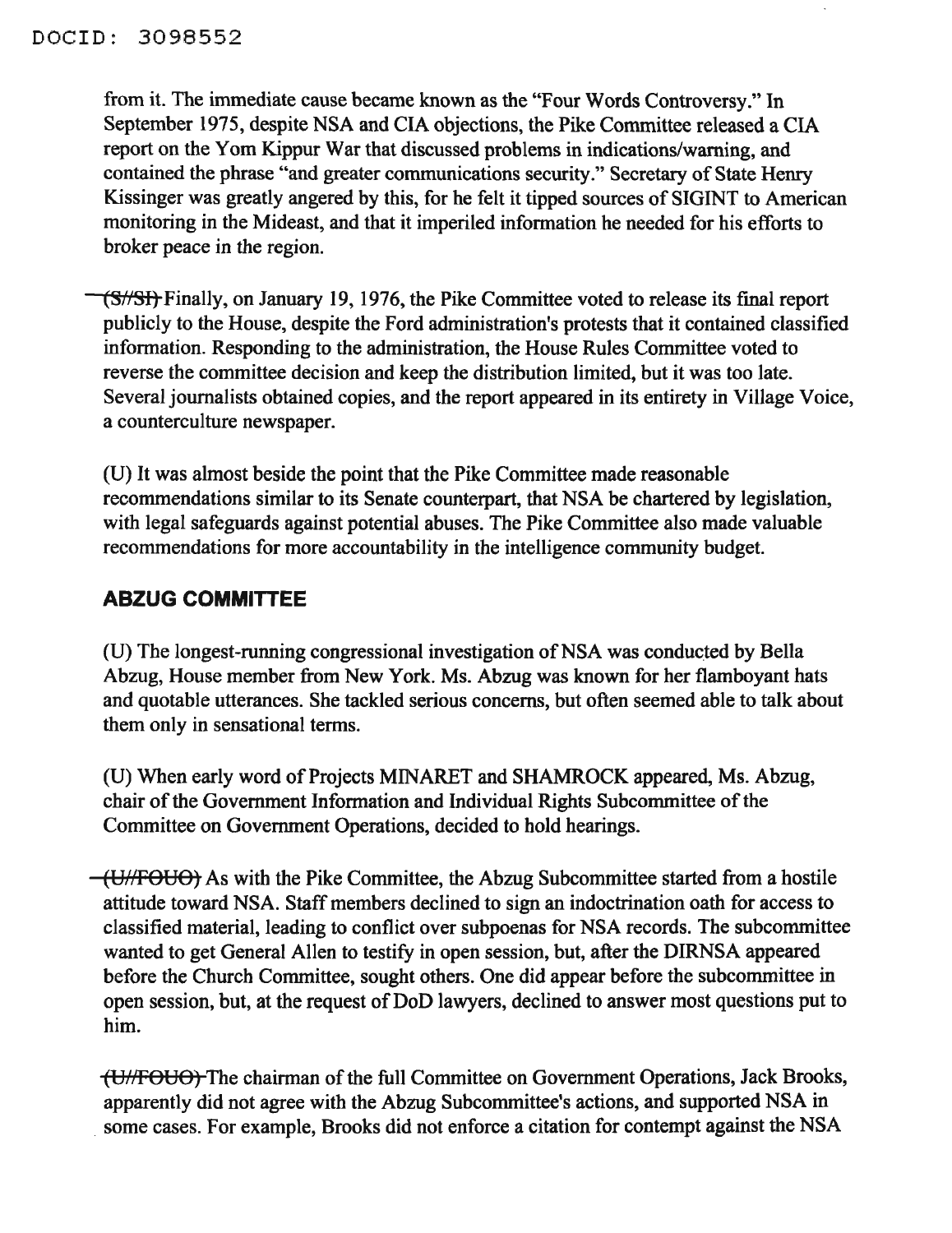official who declined to answer questions in open hearings.

(UHFOUO) The hearings ended when Ms. Abzug decided to run for the Senate and devoted more time to her campaign. The subcommittee's recommendations were similar to those of the Church and Pike Committees -- warnings against the potential for abuse of rights by NSA and suggestions for legislative fixes.

#### **THE RESULTS**

**(S//SI)**-While the congressional hearings were still going on, President Ford issued Executive Order 11905, seeking to stop abuses by members of the intelligence community and clarify its authorities. The role of the Director of Central Intelligence was enhanced, and an oversight board was created. Most important for NSA, EO 11905 prohibited the intercept of communications from or to the United States, or against U.S. persons abroad, except "under lawful electronic surveillance under procedures approved by the Attorney General." This order terminated several kinds of support NSA was then giving to the law enforcement community.

(U) In 1978 Congress passed the Foreign Intelligence Surveillance Act (FISA), which established a process by which warrants could be obtained for NSA intercept activities.

(U) When initial proposals for a joint Senate-House committee on intelligence fell through, the Senate established the Senate Select Committee on Intelligence (SSCI) on May 19, 1976. Over a year later, in July 1977, the House established the Permanent Select Committee on Intelligence (HPSCI). Designating them as "select" committees meant that congressmen would not serve on them as a normal assignment, but were chosen for the committee by the congressional leadership. (The addition of the word "permanent" in the title of the House committee was needed, because otherwise, under House rules, select committees expire when a House two-year term ends.)

(U) Special actions were taken to ensure that the committees would operate successfully in this sensitive area of government. First of all, strict rules were established for access to classified information by members and staff. Committee membership was carefully balanced among the shades of opinion about intelligence activities.

(U/FOUO) NSA itself implemented stricter provisions in the process of signals intelligence to ensure compliance with all laws and to prevent abuses of power. USSID 18 was issued on May 26, 1976. USSIDs are the "constitution" of the cryptologic community, including not only NSA but also the Service Cryptologic Elements; USSIDs define all SIGINT activities and set out procedures by which they are to be conducted. USSID 18 not only defined and described the collection, processing, and storage of signals intelligence, but also placed clear limits on these activities. The document clearly stated the rights of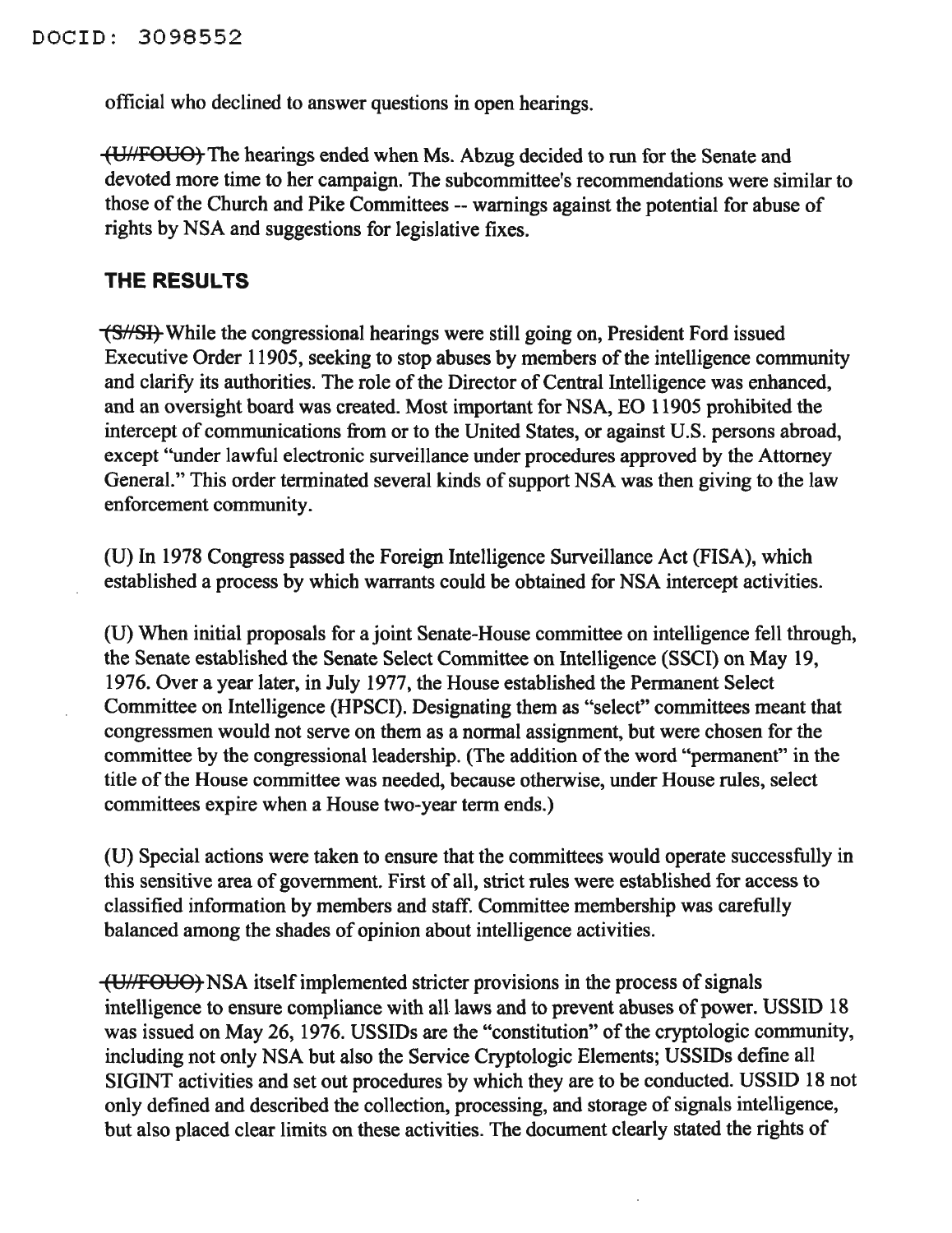U.S. citizens and clearly prohibited any SIGINT actions that would violate those rights.

(Uh'FOUO) Once USSID 18 was in place, NSA's leadership conducted a vigorous campaign to educate the workforce about its provisions. The leadership also established structural mechanisms to ensure compliance, including a stronger Office of Inspector General.

#### **CONCLUSIONS**

 $\overline{\text{U}}$ //FOUO) The congressional investigations into NSA, with the accompanying media leaks and publicity, were wrenching for an agency accustomed to an exceptionally low public profile. It should be noted, however, that the publicity was not as bad as it could have been. The press concentrated on the sensational revelations of CIA activities, including charges of attempted assassinations, exotic poisons, and unusual weapons. Congressmen were more anxious to pose for photographs with a flashy CIA artifact than a piece of SIGINT.

(U//FOUO) Much of the credit for NSA's successful weathering of the investigation goes to its director, General Lew Allen. He had a strong sense of the need to protect constitutional rights, and a sense of what was wrong with some older ways of conducting operations. He was willing to break precedent and cooperate with Congress, even to appear personally in an open session, but was also able to withhold cooperation when necessary to prevent compromises of classified material. General Allen went on to other military postings after leaving NSA, culminating in his service as Air Force chief of staff.

(Ultipour) The investigations clearly exposed inappropriate activities by NSA, some of them probably illegal. The exposure and actions taken in response changed the way SIGINT operations would be conducted from then on. NSA placed institutional and procedural safeguards in the system to protect American rights. NSA also entered a new era characterized by an active system of congressional oversight to ensure compliance with the law and to ensure budgetary responsibility.

 $\forall$ U. By monitoring NSA and the other members of the intelligence community, the House and Senate Committees started the process of restoring trust in the nation's government and in its intelligence agencies.

(U) Finally, it is said that the NSA officials who had borne the brunt of the response to the congressional inquiries had a local trophy shop fashion a unique lapel pin for themselves -- an Idaho potato with a pike through the middle.

(U) FOR FURTHER READING: Frank 1. Smist, Jr., *Congress Oversees the United States Intelligence Community, 1947-1994* (University of Tennessee Press, 1994); Thomas R.